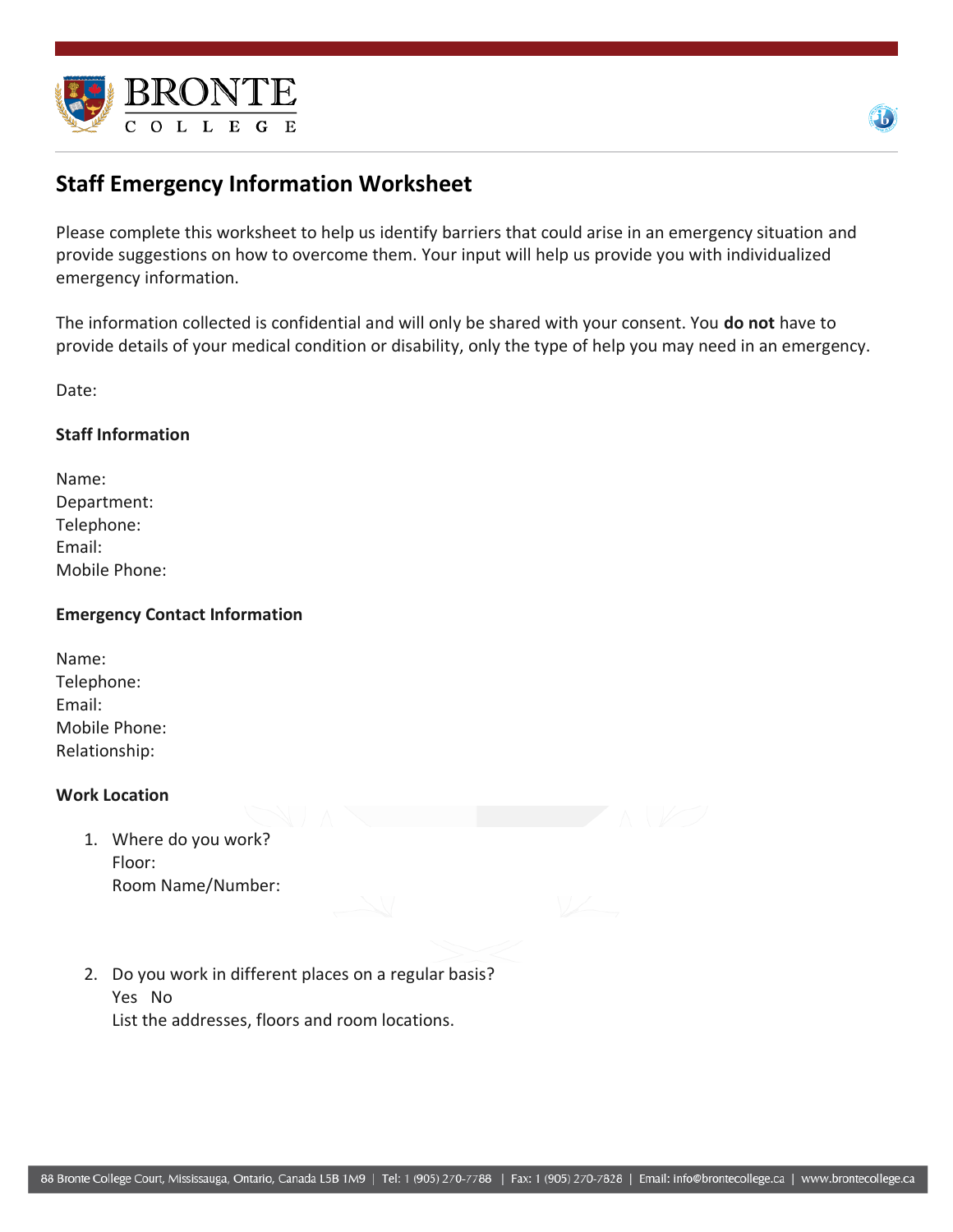

#### **Potential Emergency Response Barriers**

- 3. Can you see or hear the fire/security alarm signal? Yes No Don't Know If no, what would help you know the alarm was flashing/ringing?
- 4. Can you activate the fire/security alarm system? Yes No Don't Know If no, what would help you sound the alarm?
- 5. Can you talk to emergency staff? Yes No If no, what would help you to communicate with them?
- 6. Can you use the emergency exits? Yes No Don't Know If no, what would help you to exit the building?
- 7. Does your mobility device fit in the emergency waiting area? Yes No Don't Know If no, what would help it fit, or is there a better location?
- 8. Could you find the exit if it was smoky or dark? Yes No If no, what would help you find the exit?
- 9. Can you exit the building by yourself? Yes No If no, what would help you to get out?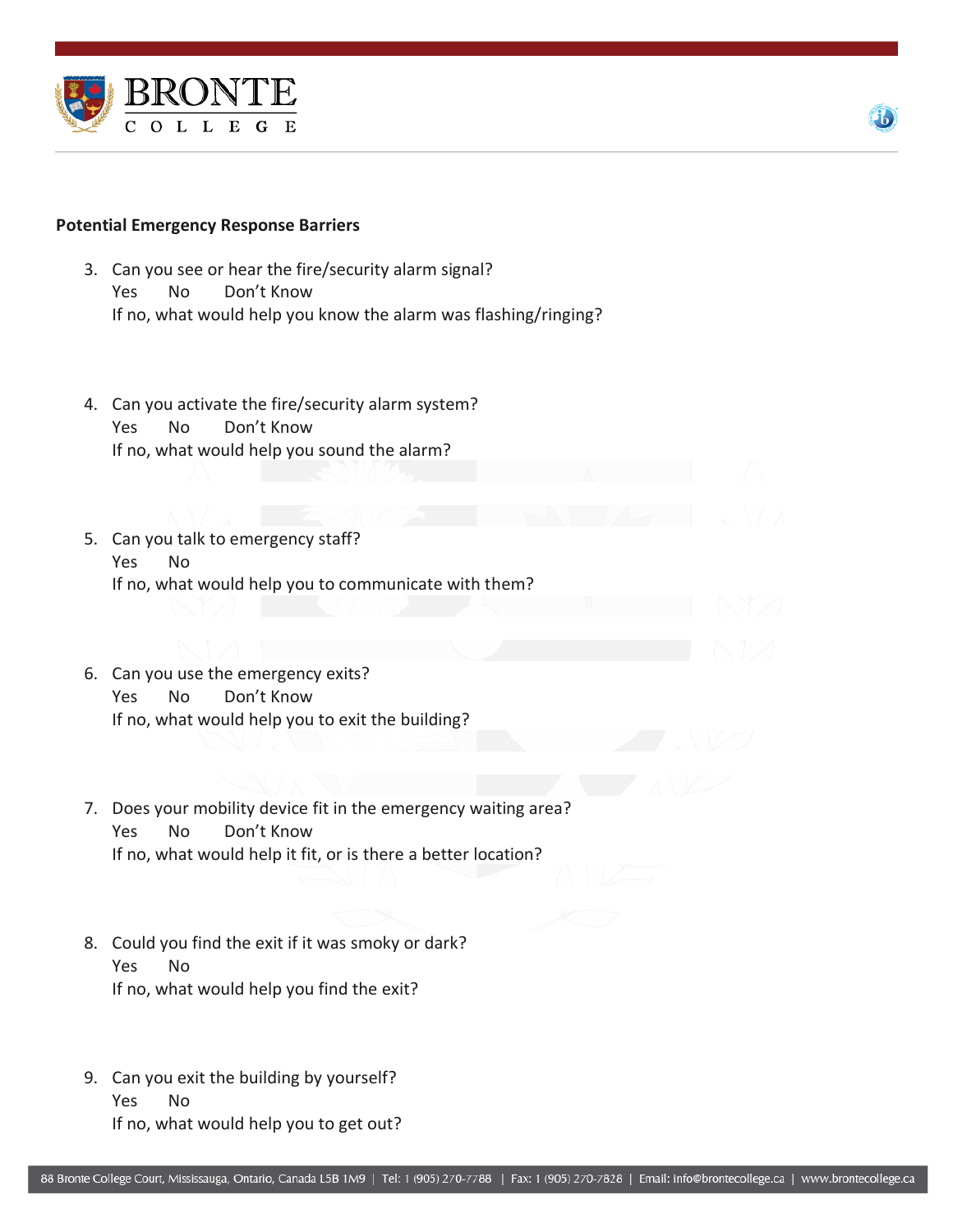



- 10. Can you get into an emergency evacuation chair by yourself? Yes No Don't Know N/A If no, what help do you need?
- 11. Would you be able to evacuate during a stressful and crowded situation? Yes No If no, what would help you evacuate? Instructions:
- 12. Can you read/access our emergency information? Yes No If no, what would make this information available to you?
- 13. If you need help to evacuate, what instructions do people need to help you? Instructions:
- 14. If you need other accommodations in an emergency, please list them here. Accommodations: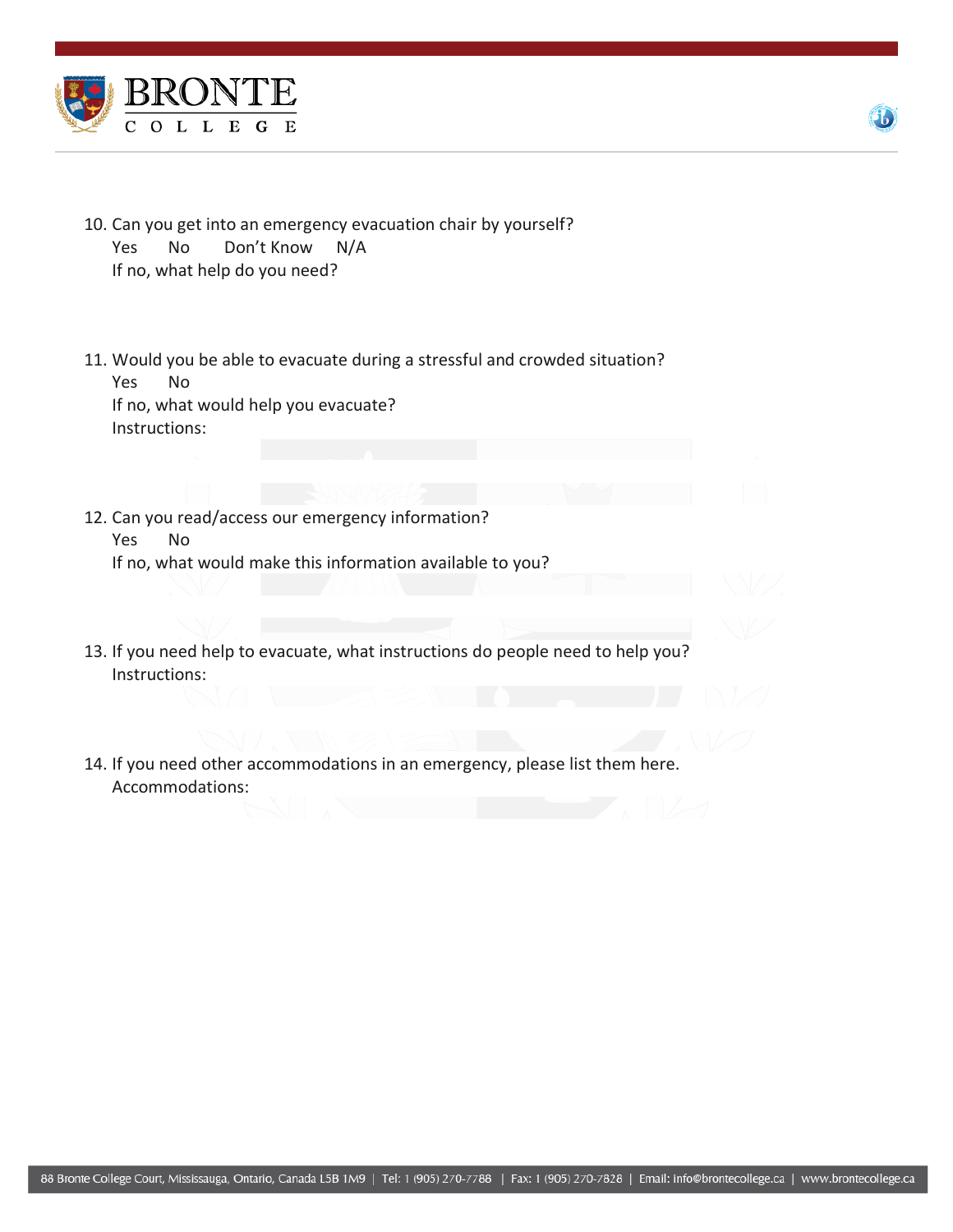



## **Staff Emergency Response Information Template**

All information in this document is confidential and will only be shared with the Staff's consent.

#### **Individualized Workplace Emergency Response Information for:**

Name: Department:

#### **Emergency Contact Information**

Name: Telephone: Email: Mobile Phone: Relationship:

## **Work Location** (Repeat for other work locations)

Address: Floor: Room Name/Number:

## **Emergency Alerts**

[Name of Staff] will be informed of an emergency situation by:

[check all that apply]

Existing alarm system Pager device Visual alarm system Co-worker Other (Specify):

## **Assistance Methods** List types of assistance (e.g. staff assistance, transfer instructions, etc.)

## **Equipment Provided** List any devices, where they are stored, and how to use them

#### **Evacuation Route and/or Procedure**

Provide a step-by-step description, beginning from the first sign of an emergency